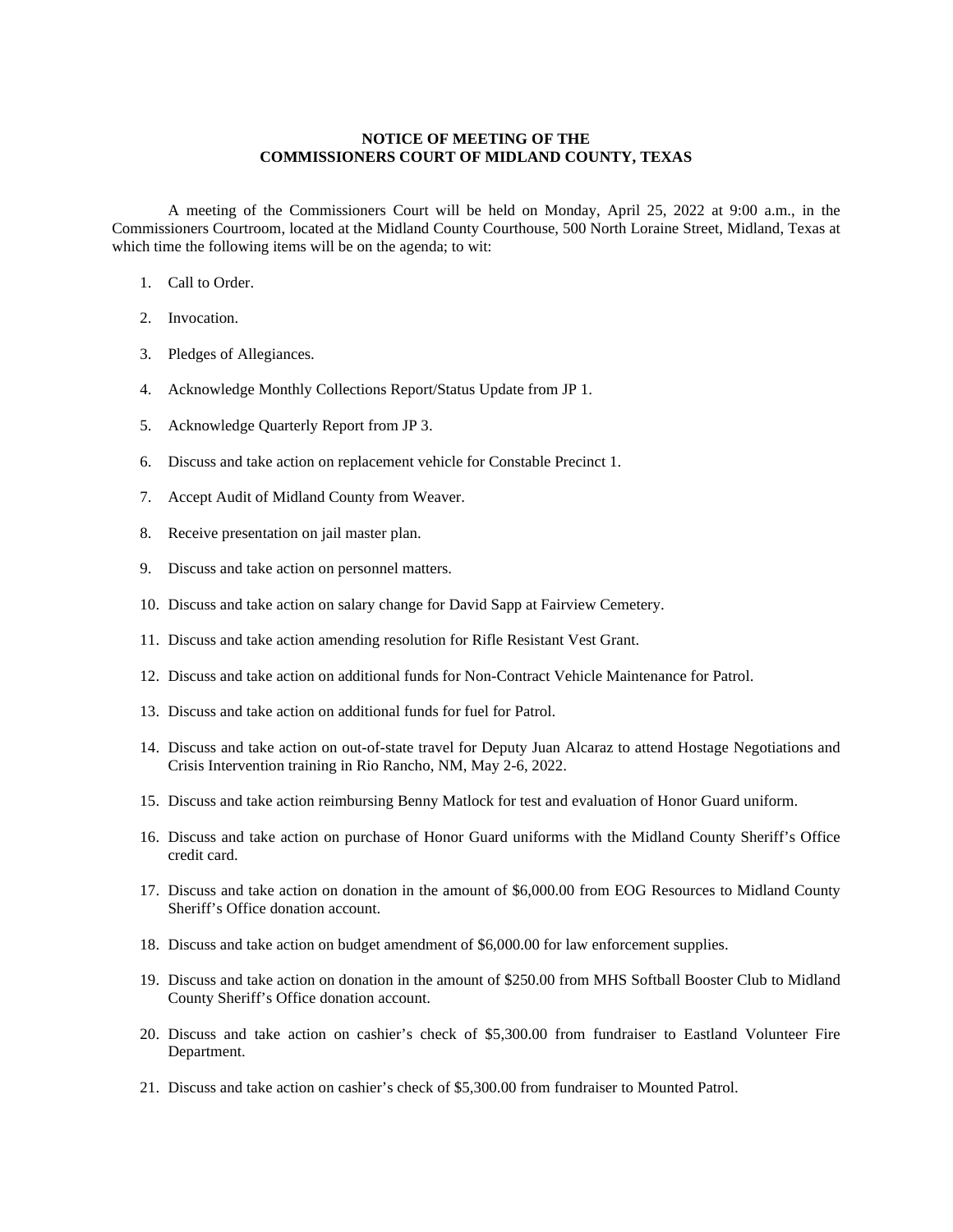- 22. Discuss and take action on donation of \$100.00 from Lewallen Garcia Partners, LLC.
- 23. Discuss and take action on donation of \$250.00 from Terry Johnson for Mounted Patrol.
- 24. Discuss and take action on donation of \$50.00 from James L. Upham for Mounted Patrol.
- 25. Discuss and take action on donation of \$400.00 from 40 Something Cowgirls for Mounted Patrol.
- 26. Acknowledge the Midland County Sheriff's Office March 2022 Report.
- 27. Acknowledge Detention Fees for March 2022.
- 28. Acknowledge the C&W Fee Collection Report for March 2022.
- 29. Discuss and take action on court minutes from April 11, 2022.
- 30. Discuss and take action on court fees for County and District Clerks' Offices.
- 31. Discuss and take action on personnel memoranda.
- 32. Discuss and take action on line item transfers.
- 33. Discuss and take action on bills and wire transfers.
- 34. Discuss and take action on New World approval authorization for Information Technology Department.
- 35. Discuss and take action on ARPA funds revenue loss options.
- 36. Discuss and take action on use of Horseshoe for Project Graduation.
- 37. Discuss and take action on Midland County Public Libraries annual accreditation from the Texas State Library and Archives Commission.
- 38. Discuss and take action allowing Midland County Public Libraries to close for staff development day on June 1, 2022.
- 39. Acknowledge Library donations.
- 40. Discuss and take action on vehicle policy.
- 41. Acknowledge rebate check from TexBuy Cooperative Purchasing.
- 42. Discuss and take action on RFP for Abatement Consulting and Removal Services.
- 43. Discuss and take action on award for RFP 22MCO589 Reconstruction of SCR 1180.
- 44. Discuss and take action on corrective deed for property at Yukon Road Right of Way.
- 45. Discuss and take action on change order for Salinas Construction for additional traffic control devices.
- 46. Discuss and take action on Subdivision Regulation variances for Riverside Plat.
- 47. Discuss and take action on change order for Reece Albert for SH 158 LOSA project.
- 48. Discuss and take action on variances for Pecan Grove Subdivision, Section 3.